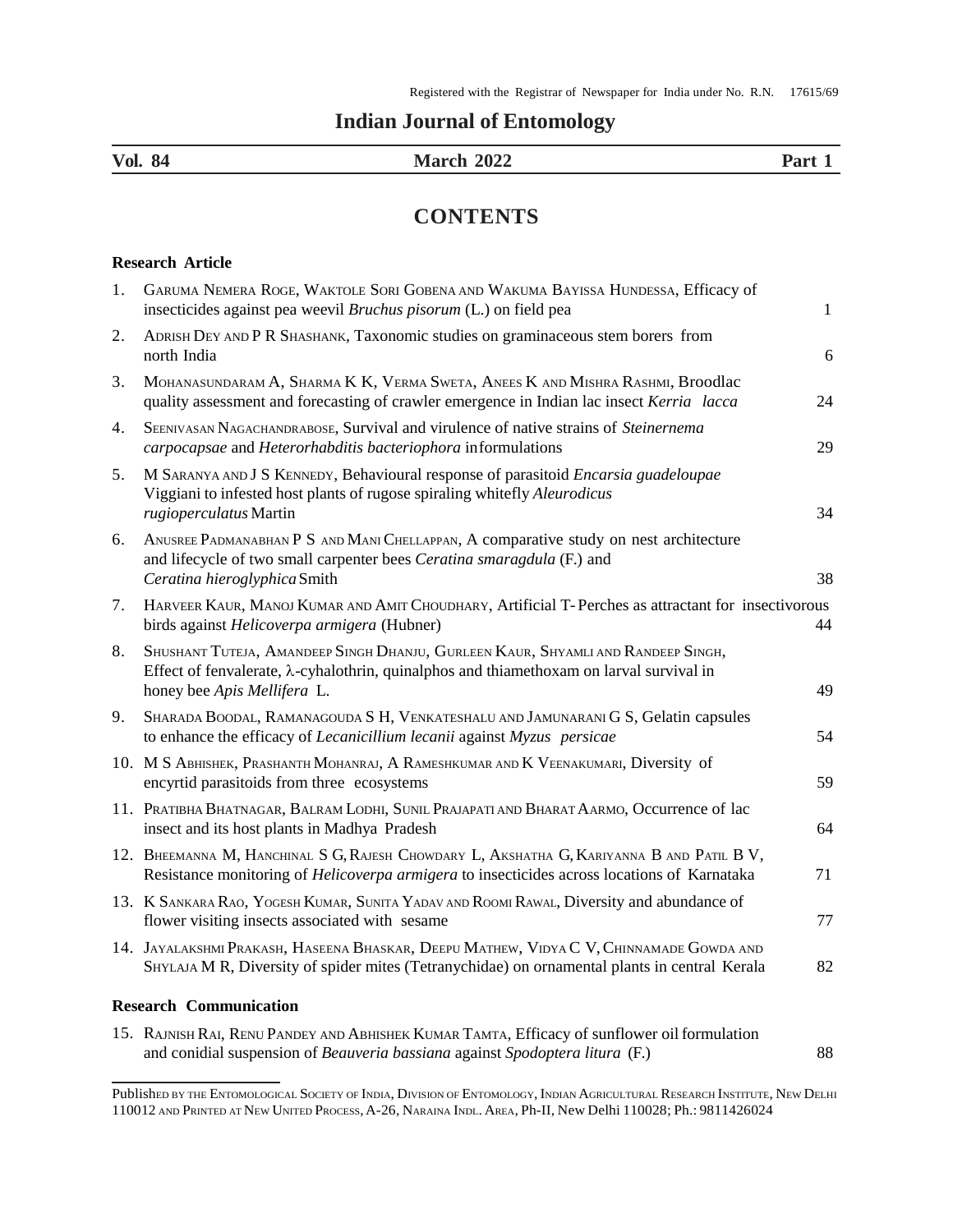| 16. P S RAJISHA, N MUTHUKRISHNAN, S JEYARAJAN NELSON, R JERLIN, P MARIMUTHU AND<br>R KARTHIKEYAN, Biology and nutritional indices of the fall army worm Spodoptera frugiperda<br>(J E Smith) on maize                   | 92  |
|-------------------------------------------------------------------------------------------------------------------------------------------------------------------------------------------------------------------------|-----|
| 17. K SHANKARGANESH, V S NAGRARE, M AMUTHA, SELVIC AND S BAGYARAJ, Effect of insecticides<br>on susceptibility level and detoxifying enzymes in cotton leafhopper Amrasca (Sundapteryx)<br>biguttula (Ishida)           | 97  |
| 18. K SHANKARGANESH, K RAMEASH, C SELVI AND S BAGYARAJ, Antioxidant enzymes in cotton mealy<br>bug Phenacoccus solenopsis Tinsley exposed to high temperature                                                           | 101 |
| 19. ROJEET THANGJAM, VERONICA KADAM, R K BORAH, D K SAIKIA, P D NATH AND H R SINGH, Effect<br>of IPM modules on major pests and their natural enemies in king chilli Capsicum chinense in<br>northeast India            | 105 |
| 20. VIKAS TANDON AND AJAI SRIVASTAVA, Natural enemies of rice white stem borer Scirpophaga<br>fusciflua (Hampson) in Himachal Pradesh                                                                                   | 109 |
| 21. LIYAQAT AYOUB, MUNAZAH YAQOOB, SAJAD H MIR, MASRAT SIRAJ, FAZIL FAYAZ WANI,<br>MOHMMAD AASIF SHEIKH, JAMEELA RASOOL, SHEIKH SALMA IRSHAD AND AUDIL GULL, Management<br>of insect pests of bottle gourd in polyhouse | 112 |
| 22. L CHANU LANGLENTOMBI, N N RAJGOPAL AND SOUMEN GHOSAL, Effect of shoot number, diameter<br>and lac encrustation thickness on kusmi broodlac yield of Kerria lacca from Flemingia semialata                           | 115 |
| 23. C SUSANTH KUMAR, S S ANOOJ AND B S ARYA MEHER, Recent report of zygopteran Ishnura<br>rufostigma rufostigma Selys from Uttarakhand                                                                                  | 119 |
| 24. MOHD ABAS SHAH, SUBHASH KATARE, ANUJ BHATNAGAR, SANJEEV SHARMA, MURLIDHAR J SADAWARTI<br>AND SHIV PRATAP SINGH, Efficacy of soil insecticides against sucking pests of potato                                       | 122 |
| 25. M ROOPIKA, G SRINIVASAN AND M SHANTHI, Efficacy of insecticides against pink stem borer<br>Sesamia inferens Walker infesting barnyard millet Echinochloa frumentacea                                                | 126 |
| 26. ANUSHA M, KUSAL ROY AND ASIM KUMAR MAITI, Feeding efficiency of predatory spiders on Myzus<br>persicae (Sulzer)                                                                                                     | 129 |
| 27. T K NIVETHA AND S MANISEGARAN, Record of Telenomus californicus Ashmead on fall army<br>worm Spodoptera frugiperda (J E Smith)                                                                                      | 132 |
| 28. P S RAJISHA, N MUTHUKRISHNAN, S JEYARAJAN NELSON, R JERLIN AND R KARTHIKEYAN, Population<br>dynamics of fall army worm Spodoptera frugiperda (J E Smith) on maize                                                   | 134 |
| 29. M ROOPIKA, G SRINIVASAN AND M SHANTHI, Biology of pink stem borer Sesamia inferens Walker<br>on barnyard millet Echinochloa frumentacea                                                                             | 137 |
| 30. ELANGBAM BIDYARANI DEVI, BADAL BHATTACHARYYA AND SUDHANSU BHAGAWATI, Evaluation of some<br>IPM modules against red ant <i>Dorylus orientalis</i> Westwood in potato                                                 | 140 |
| 31. RAM KUMAR AND P P SINGH, Field efficacy of insecticides against okra shoot and fruit borer<br>Earias vitella (F.)                                                                                                   | 145 |
| 32. KAILASH CHANDRA NAGA, HEMANT B KARDILE, RAHUL K TIWARI, SUBHASH S, GAURAV VERMA,<br>SANJEEV SHARMA AND ANUJ BHATNAGAR, Genome size estimation of potato aphid Macrosiphum<br>euphorbiae using flow cytometry        | 149 |
| 33. JOGINDER SINGH, Efficacy of acaricides against phytophagous mites in apple                                                                                                                                          | 152 |
| 34. BINSHA P AND SABU K THOMAS, Control of Luprops tristis F. during its dormancy with insect<br>growth regulators                                                                                                      | 156 |
| 35. B RAMANUJAM, KRISHNA JAPUR AND B POORNESHA, Evaluation of entomopathogenic fungi against<br>Bemisia tabaci (gennadius) in capsicum under protected cultivation                                                      | 160 |